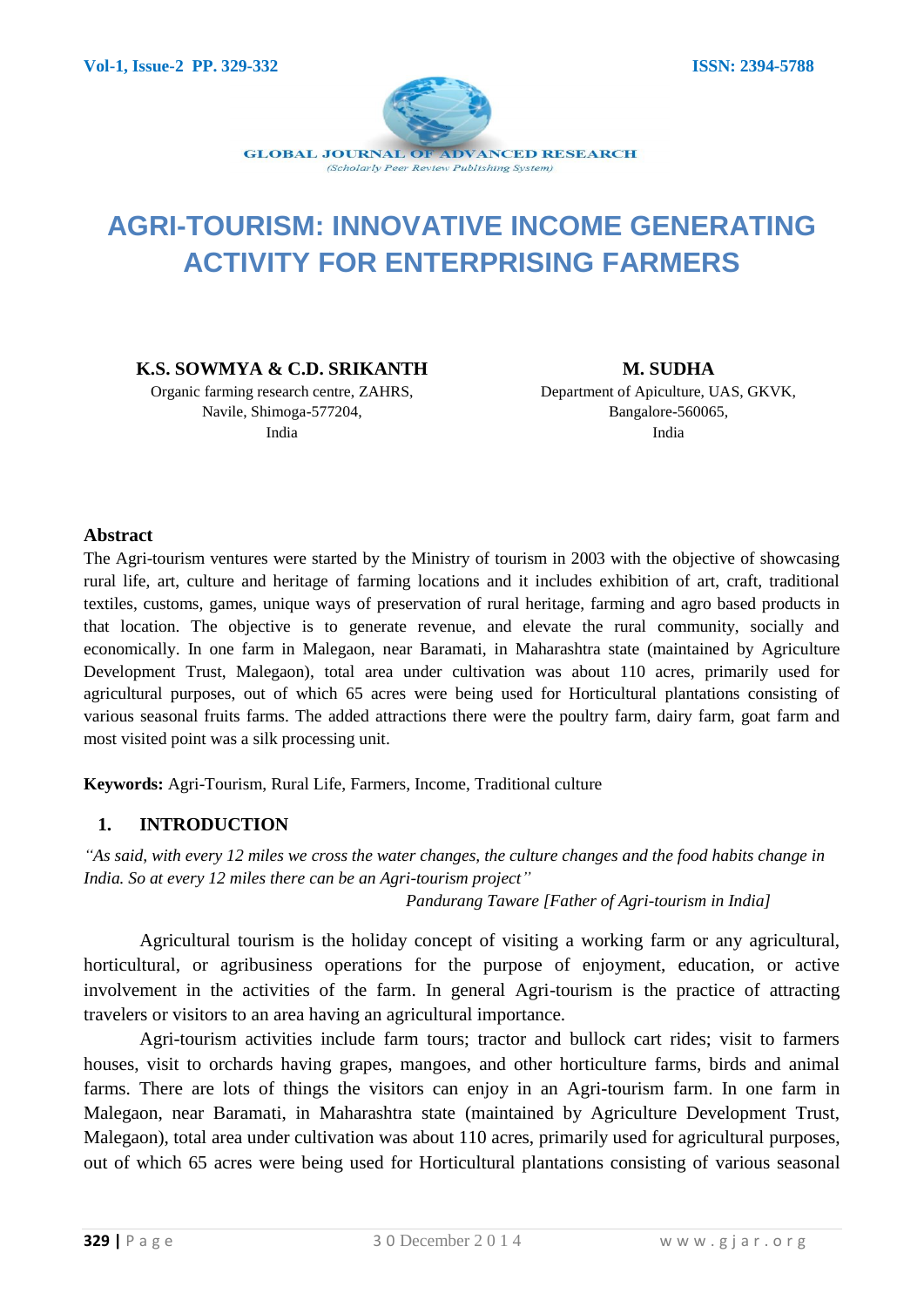

fruits farms. The added attractions there were the poultry farm, dairy farm, goat farm and most visited point was a silk processing unit. The visitors here can also visit the village fairs and markets, Jaggery making unit, Emu bird farm, sugar factory, some of oldest religious temples and also a museum where a display of history of agriculture development in that area is arranged.

## **2. ATTRACTIONS OF A AGRI-TOURISM PROJECT**

- $\triangleright$  Fruit plantations tour, understanding the growth cycle pattern, fruit food values etc.
- $\triangleright$  Cow farm tour, includes visiting the milk processing unit, use of milk and its by-products
- $\triangleright$  Sheep and goat farm tour, milk production and marketing.
- $\triangleright$  Silk farming (plantation of mulberry and silk worm rearing unit) and silk weaving/production unit.
- $\triangleright$  Farm equipment museum.
- $\triangleright$  Medicinal plantation tour, understanding the uses in day to day life.
- $\triangleright$  Demos on various modern methods of irrigation.
- $\triangleright$  Large nursery of mother saplings and various methods of propagating plants.
- $\triangleright$  Fertilizers and animal feed mixing units.
- $\triangleright$  Rural games including bullocks cart ride and tractor ride.
- $\triangleright$  Bee hiving demo farm, keeping of honeybees for honey production and for cross pollination purpose.
- Looking at alternative energy resources like solar, wind mill, bio gas and other unconventional modes of energy generation.
- $\triangleright$  Emu/ ostrich bird farm

## **3. ADVANTAGES OF AGRI-TOURISM**

Agri-tourism has great merits in the present context for the following reasons;

- 1. The concept of Agri-tourism takes travel and tourism to the larger population, widening the scope of agriculture.
- 2. Agri- tourism revolves around the farmers, villages and agriculture, has the capacity to satisfy the curiosity of urban population.
- 3. Rural games, festivals, food, dress and the nature provides variety of entertainment to the visitors.
- 4. Agri-tourism is birds, animals, crops, mountains, water bodies, and villages provide totally different atmosphere to urban population in which visitors can forget their busy urban life.
- 5. Farmers lifestyle, dress, languages, culture / traditions which always add valve to the entertainment. Agriculture environment around farmers and the entire production process could create curiosity among urban taught.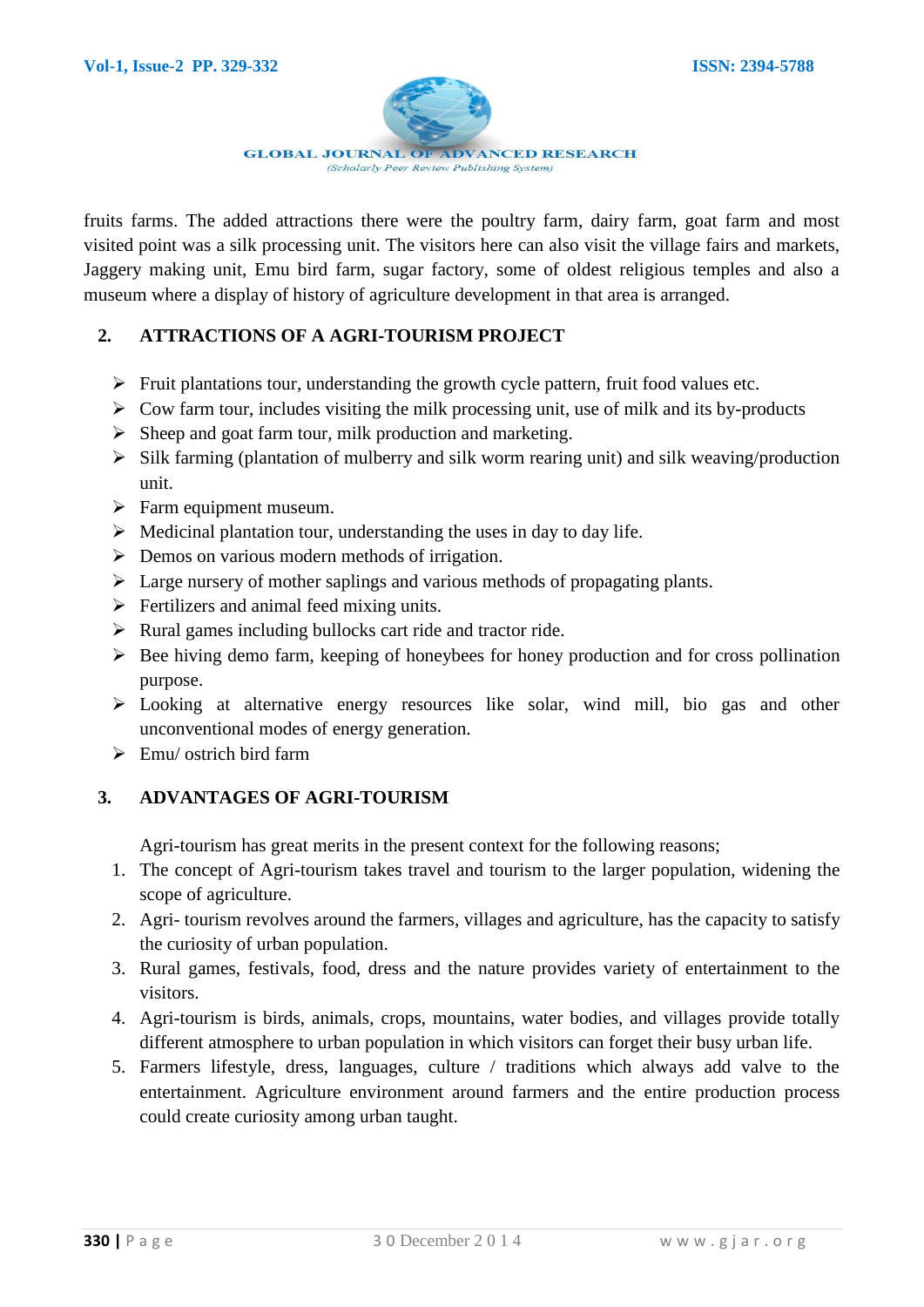

- 6. Places of agriculture importance like highest crop yielding farm, highest milk yielding farm, farm product processing units, farms where innovations are successfully attempted will add attraction to the tourists.
- 7. Agri-tourism could create awareness about rural life and knowledge about agriculture science among urban children. It provides unique opportunity for education through recreation where learning is effective, easy and full of fun.

## **4. BASIC PRINCIPLES OF AGRI-TOURISM**

Agri-tourism should ensure the following three basic principles;

#### **1. Have something for visitors to see:-**

Animals, birds, farms and nature are the few things which Agri-tourism could offer to the tourist to see. Apart from these, culture, dress, festivals and rural games could create enough interest among public for units catering Agri-tourism.

#### *2.* **Have something for visitors to do:-**

Participating in agricultural fair, butterfly catching, seeing different worms, pests affecting farms, seeing good quality yields in various field crops, horticulture crops, bullock cart riding, camel riding, cooking and rural games are the few activities to quote in which tourist can take part and enjoy.

#### *3.* **Have something for visitors to buy:-**

Rural crafts / artifacts, dresses, fresh agricultural products, organic foods, processed foods are the few items which tourist can buy.

## **5.FACTORS CONTRIBUTING TO SUCCESSFUL AGRI-TOURISM**

- **1. Farmer:** He educates the guest while educates himself in the process. He is not like any businessman, but at the same time quite skilled and knowledgeable. He exhibits clean and transparent personality which is liked by any discernable tourist.
- **2. Village:** Which is located far from the city lacks urban facilities, but blessed with natural resources. The investment is made by nature in the form of water bodies, fields, forest, mountains, deserts and islands. Community is more homogenous and treating guest is part of their culture rather than a profession leading to natural environment required for urban tourist.
- **3. Agriculture:** Rich resources in agriculture namely land; water and plants are unique from place to place bringing diversity and creating curiosity. The way of cultivation and the products are great attraction to the urban population. Indigenous knowledge of rural people is a wealth, which adds to novelty and curiosity of urban population.